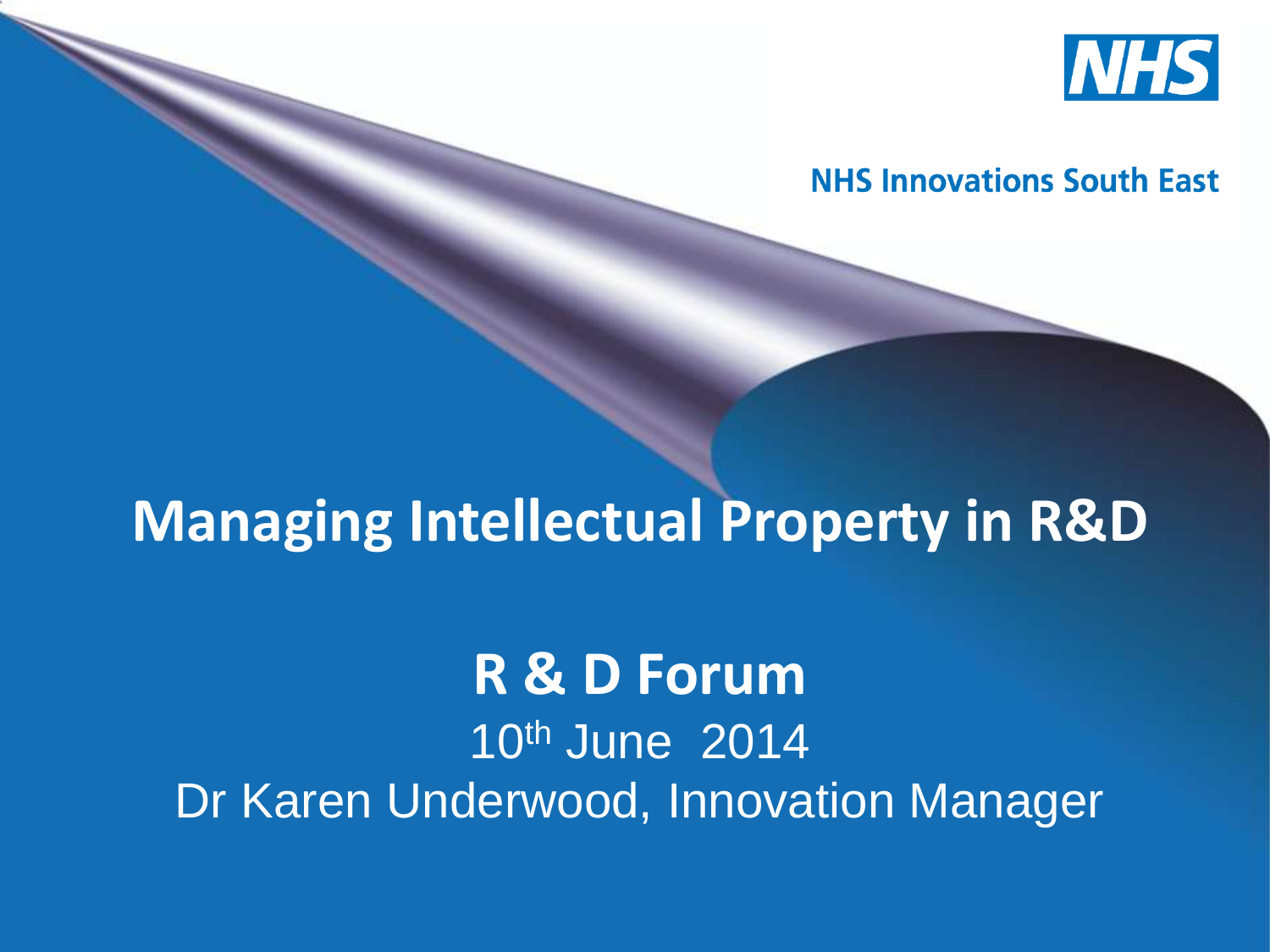# What is Intellectual Property?

"Creative ideas and expressions of the human mind that have commercial value and receive legal protection in the form of a property right."

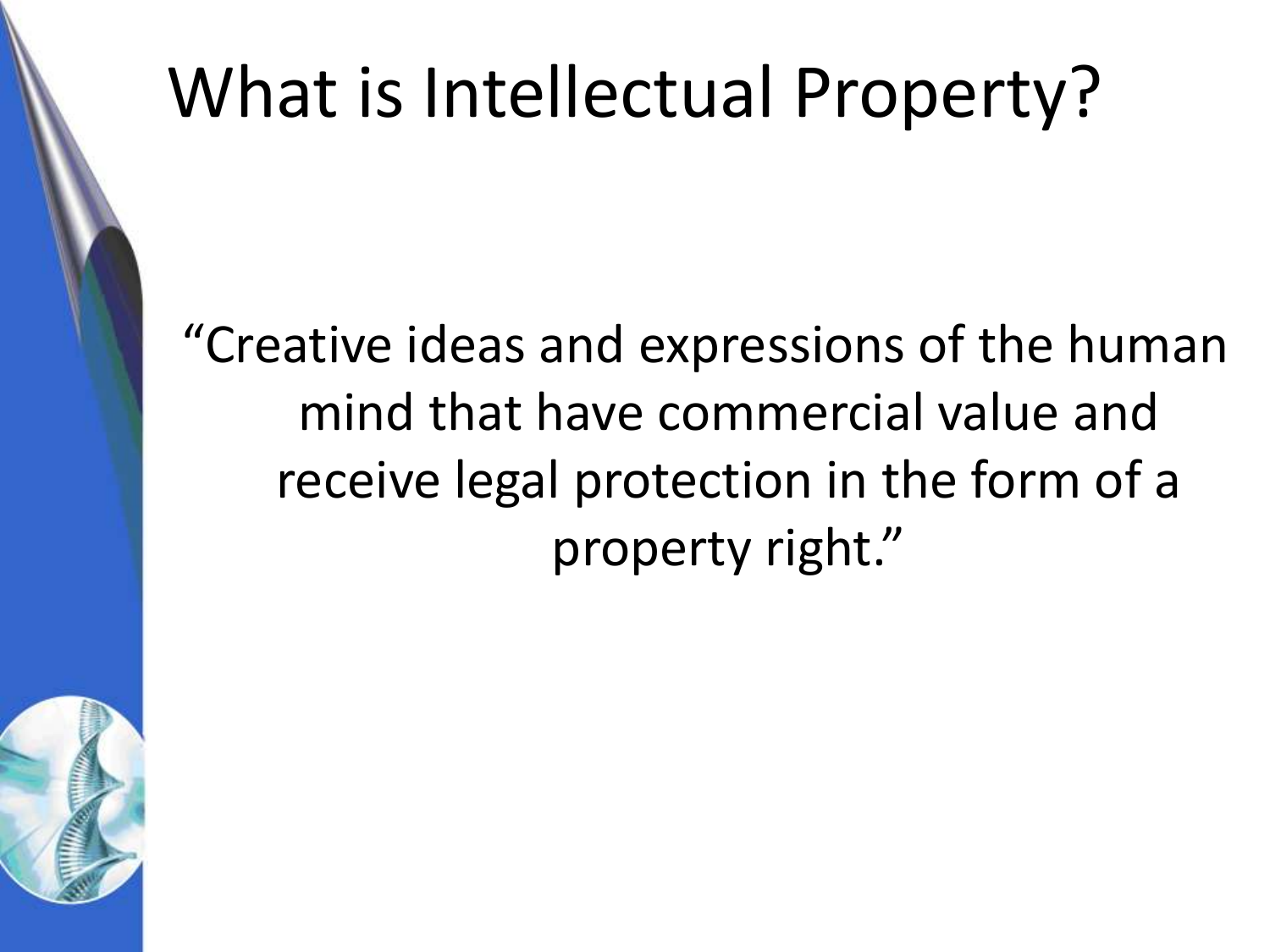#### **What is an Intellectual Property Right?**

Intellectual Property Rights (IPR) allow people / organisations to own their creativity and innovation in the same way that they can own physical property. The owner of IPR can control and be rewarded for its use, and this encourages further innovation and creativity to the benefit of us all.

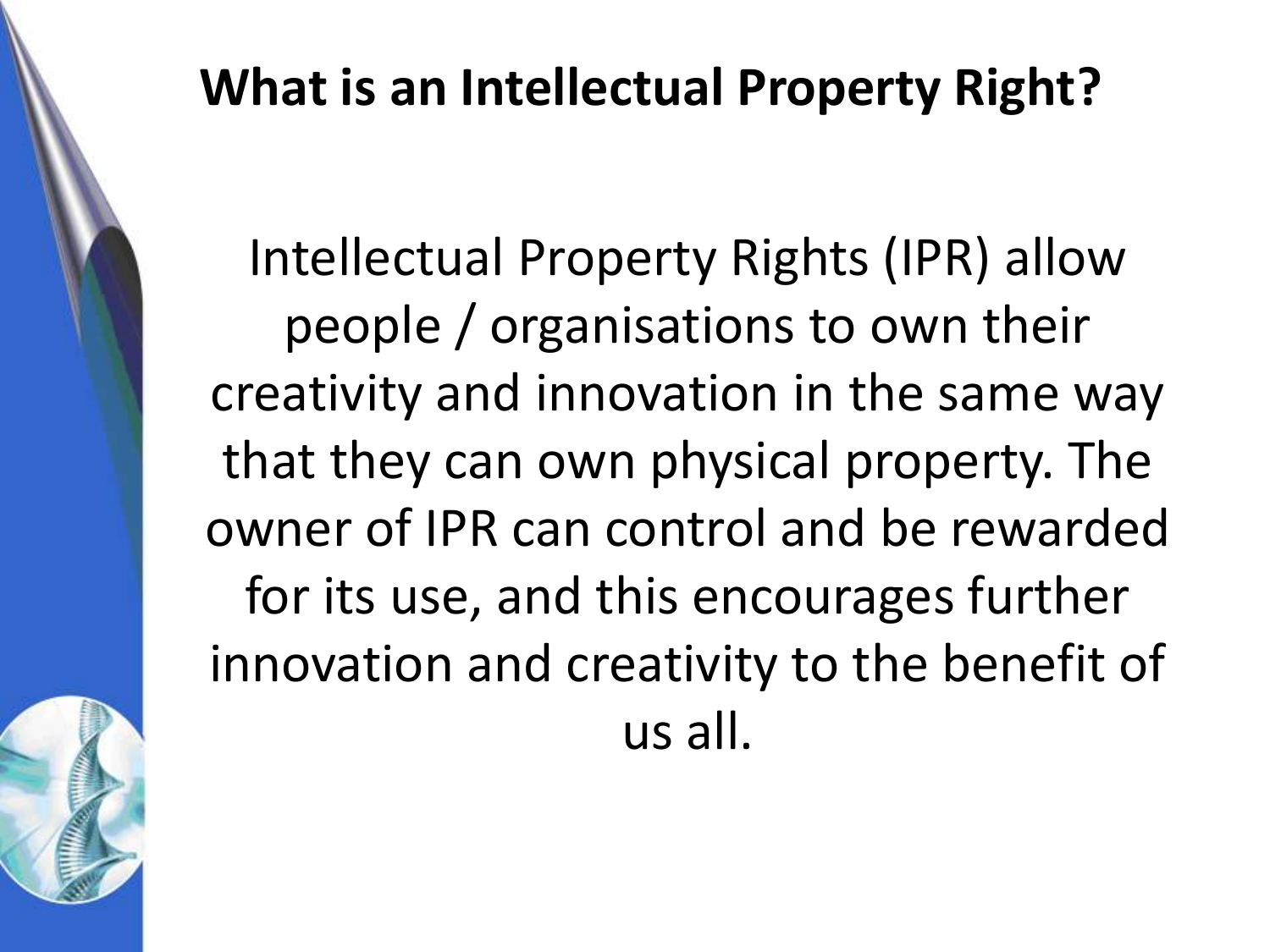### **Types of Intellectual Property Rights**

- Patents protect how something works
- Copyright protects expression of ideas, literary works, computer programs
- Database rights protect the organisation of data
- Designs protect how something looks
- Trade marks protect "designation of origin", reputation

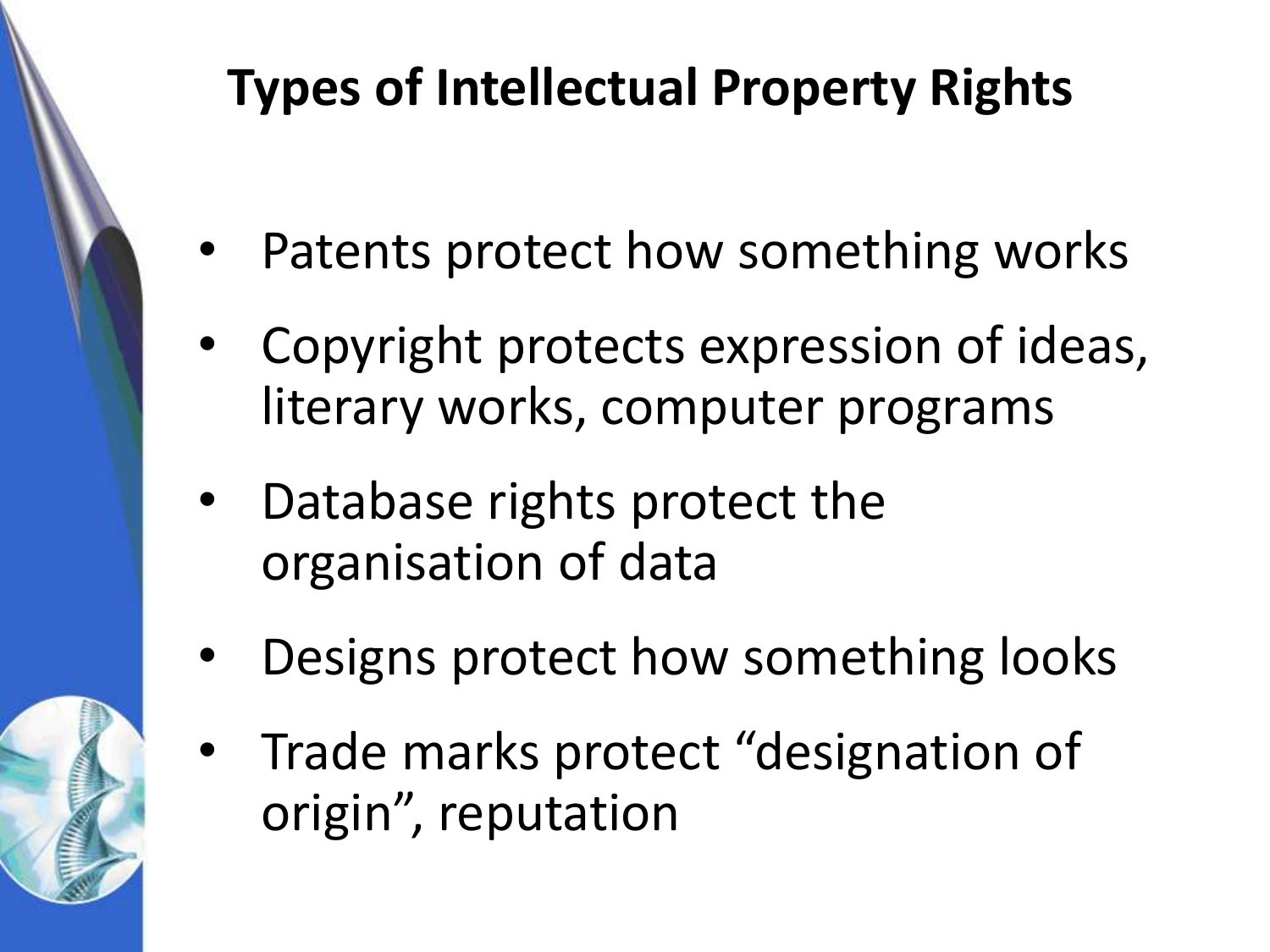### Why Manage Intellectual Property in R&D?

- Capture research outputs in a tangible, protectable manner
- Drives Innovation
- Maximise impact of research
	- Dissemination into healthcare practice
	- Commercialisation
	- Reputation
	- Revenue
- Funding may be easier to obtain with identifiable IP
- Requirements of most grant funders

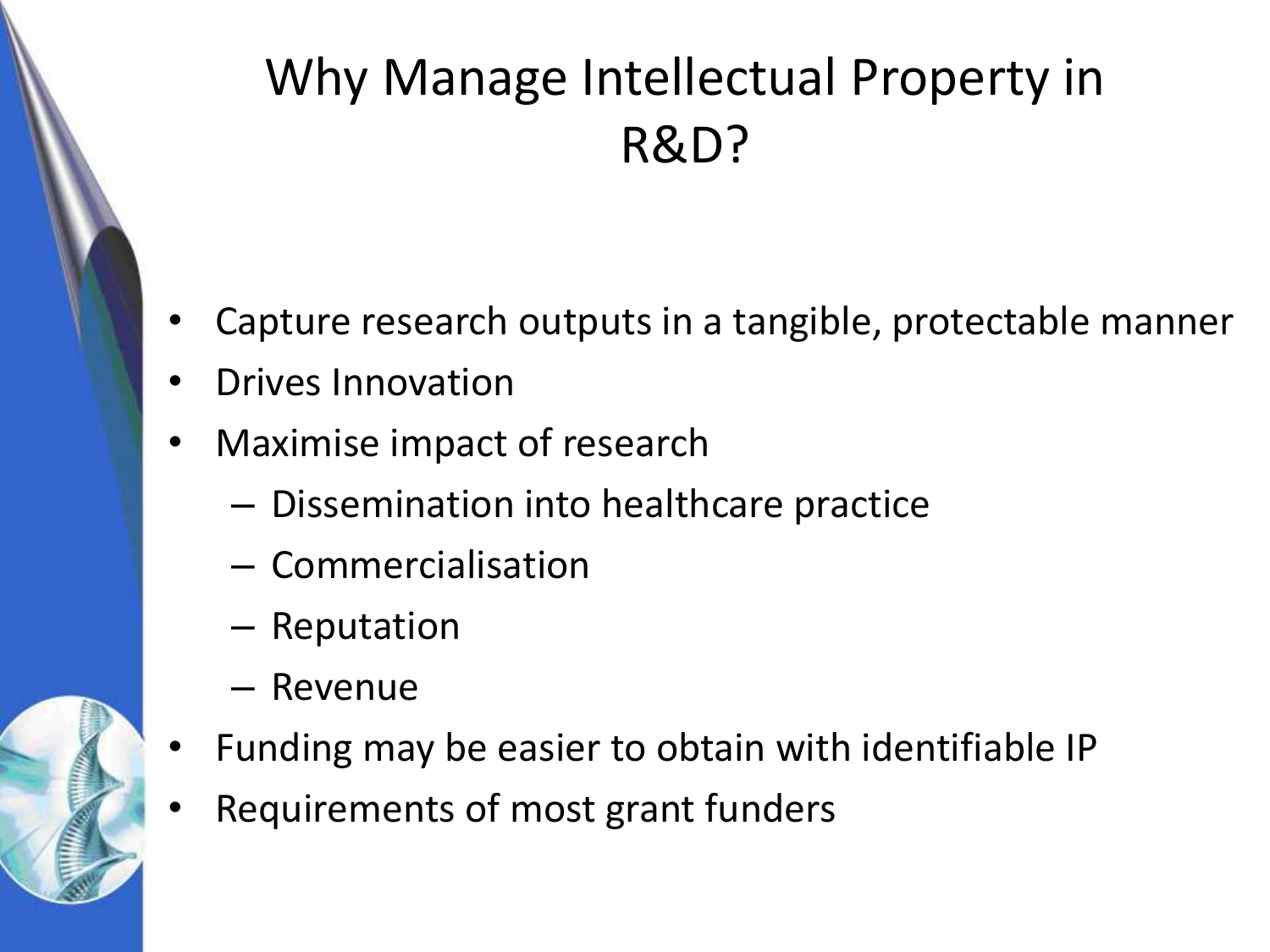### Grant T & Cs

- General Conditions, Finances, Responsibilities, Liabilities, Termination
- Publication, Publicity & Reporting
	- Acknowledgement of funding
	- Notification of publication
	- Duty to Publish
	- Open Access Repositories
- IP ownership
	- usual to vest in "contractor"
	- copyright in "Materials" assigned to Funder
- IP Management
	- Requirement to manage IP and ability demonstrate IP effectively managed (audit rights)
	- Notification of IP generated to funder
	- Commercialisation often notification of intention to commercialise IP required
	- Revenue Share may seek a share of revenues from commercial activity

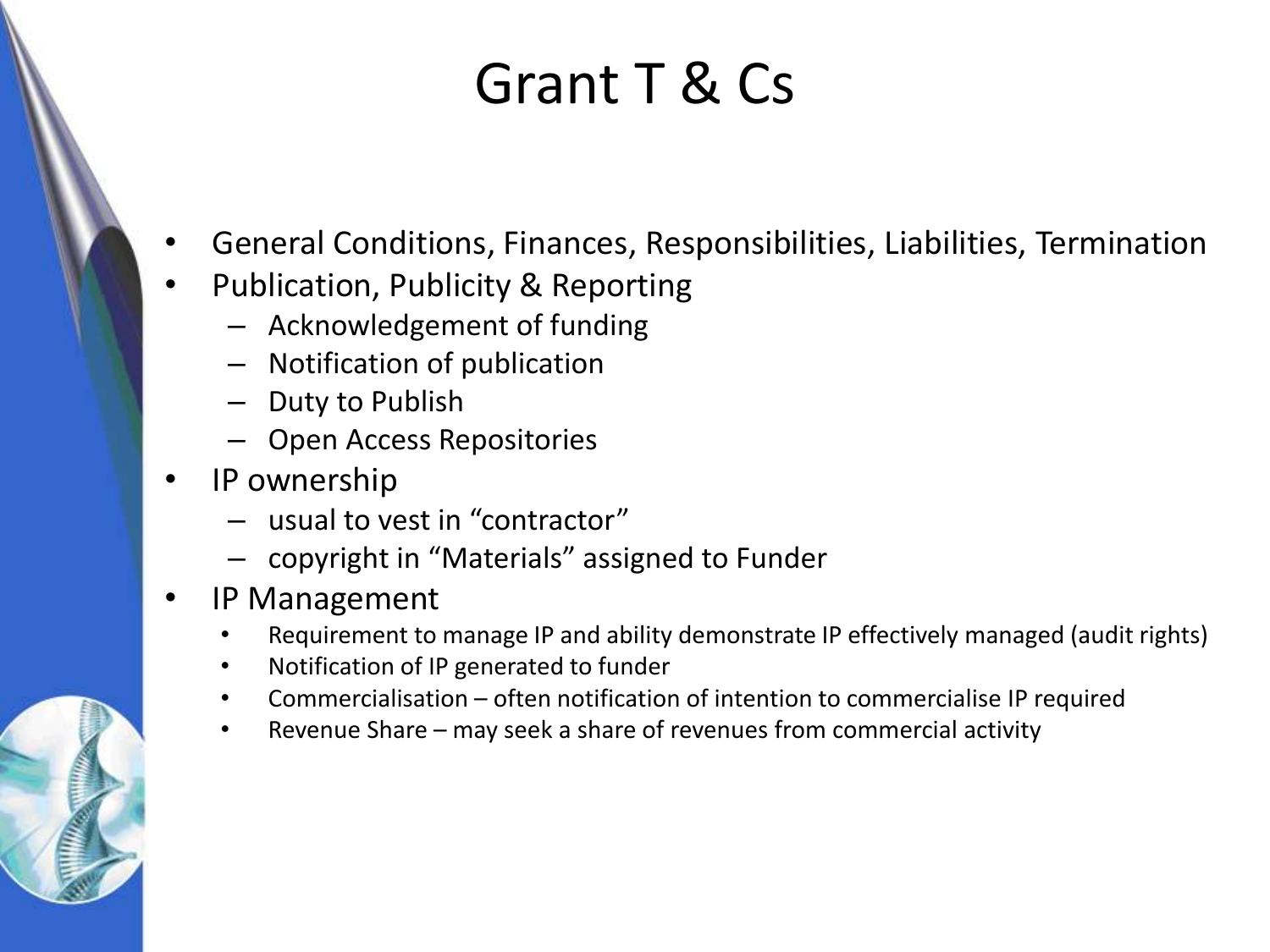#### Managing Intellectual Property in a Research Project

- Terms and Conditions stipulated by the funder
- What IP is being used by the project
	- Background IP IP already owned by the Trust and/or collaborators or third parties
	- Foreground IP IP that will be developed during the project
	- Using other people's IP
- Which organisations are involved as employers of collaborators or sub-contractors
- How will IP be managed throughout the project
- Project outputs what will the project deliver (IP) and how will it be rolled out and made available to others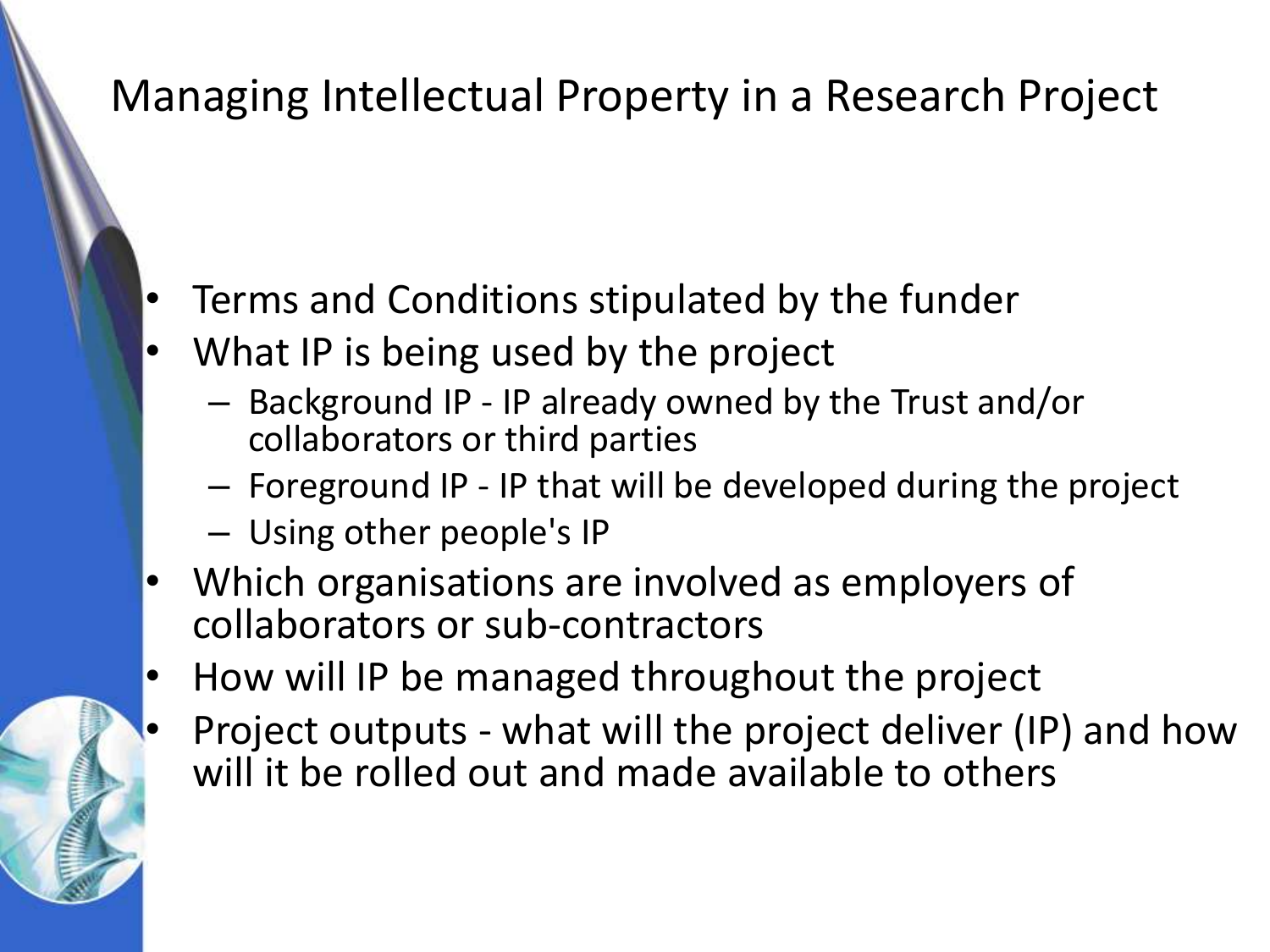### Collaboration Agreements

- Flow down T&Cs from grant contracts
- Duties & Responsibilities
- Clinical Trial Governance
- Funding
- Publications
- IP Ownership who owns Foreground IP, Background IP, terms on which it can be used for the project and afterwards
- IP Protection who protects & who pays for protection
- Commercialisation / Dissemination who takes the lead, who is best placed to take the lead
- Revenue Sharing who gets a share of revenue, how much, what for?

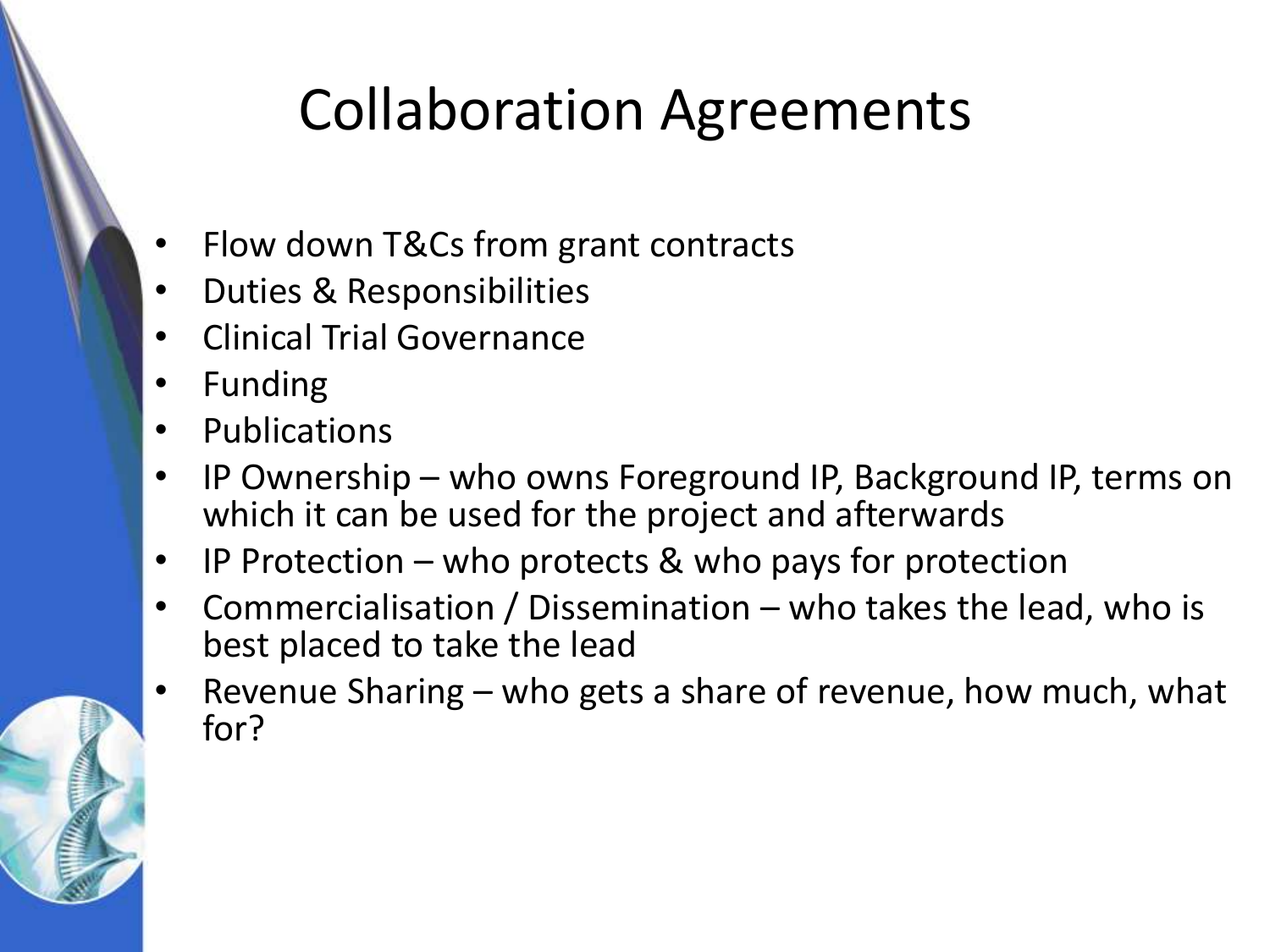### Research Project IP

- Background IP
	- IP which is necessary to undertake the project
		- Tools / Questionnaires / Diagnostics / Software
		- Interventions IMP / Device / Support
	- Can also be used to describe IP developed outside the project
	- Who owns it and do you need permission to use it for the project
- Foreground / Arising IP
	- IP generated by the project
		- New
		- Further developed / refined
		- Improvement on existing IP
		- Exemplified
	- Who created it?
	- Who owns it?

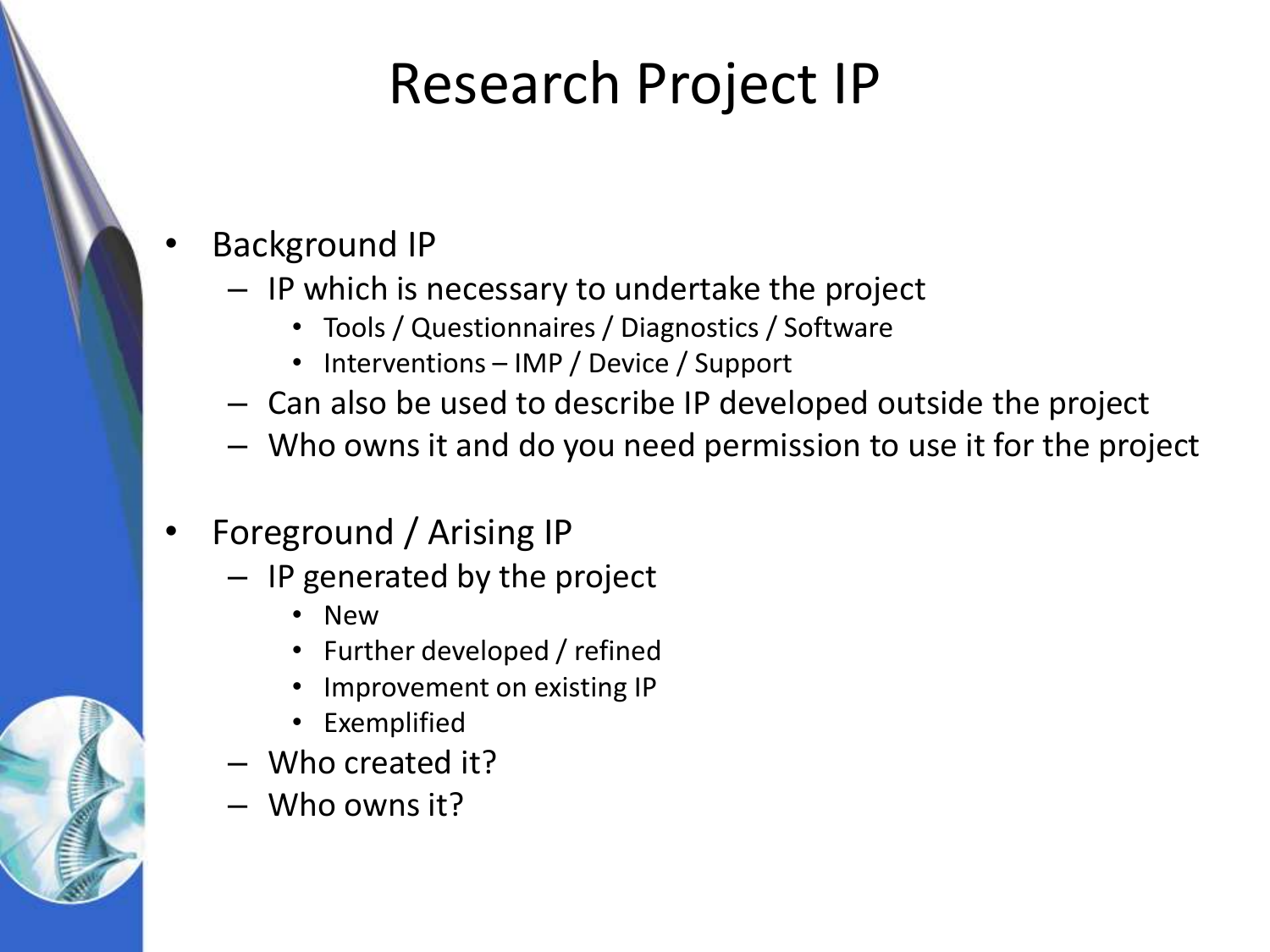### IPR Ownership

- Ownership of IPR is determined by who created it, who employed them and if there are any contractual arrangements in place to over-ride default position
- Substantive Contracts / Honorary Contracts / Joint Appointments
- Many Parties are insistent on owning the IPR:
	- Control / Use
	- Commercialise / Disseminate
	- Kudos
	- Revenue
- Effective management of IPR resulting from research may mean that it is best for one party to own all Foreground / Arising IPR with appropriate licences to Background IP:
	- maximise impact of the research by having one party who is best placed to drive dissemination own IPR
	- make it easier to secure further research funding
	- make it easier to licence / assign IP for dissemination / commercialisation
- Partners who don't own IPR obtain:
	- Licence to use for clinical practice, research & teaching purposes
	- Share of revenue
	- Kudos
	- Less resource required to support dissemination / commercialisation

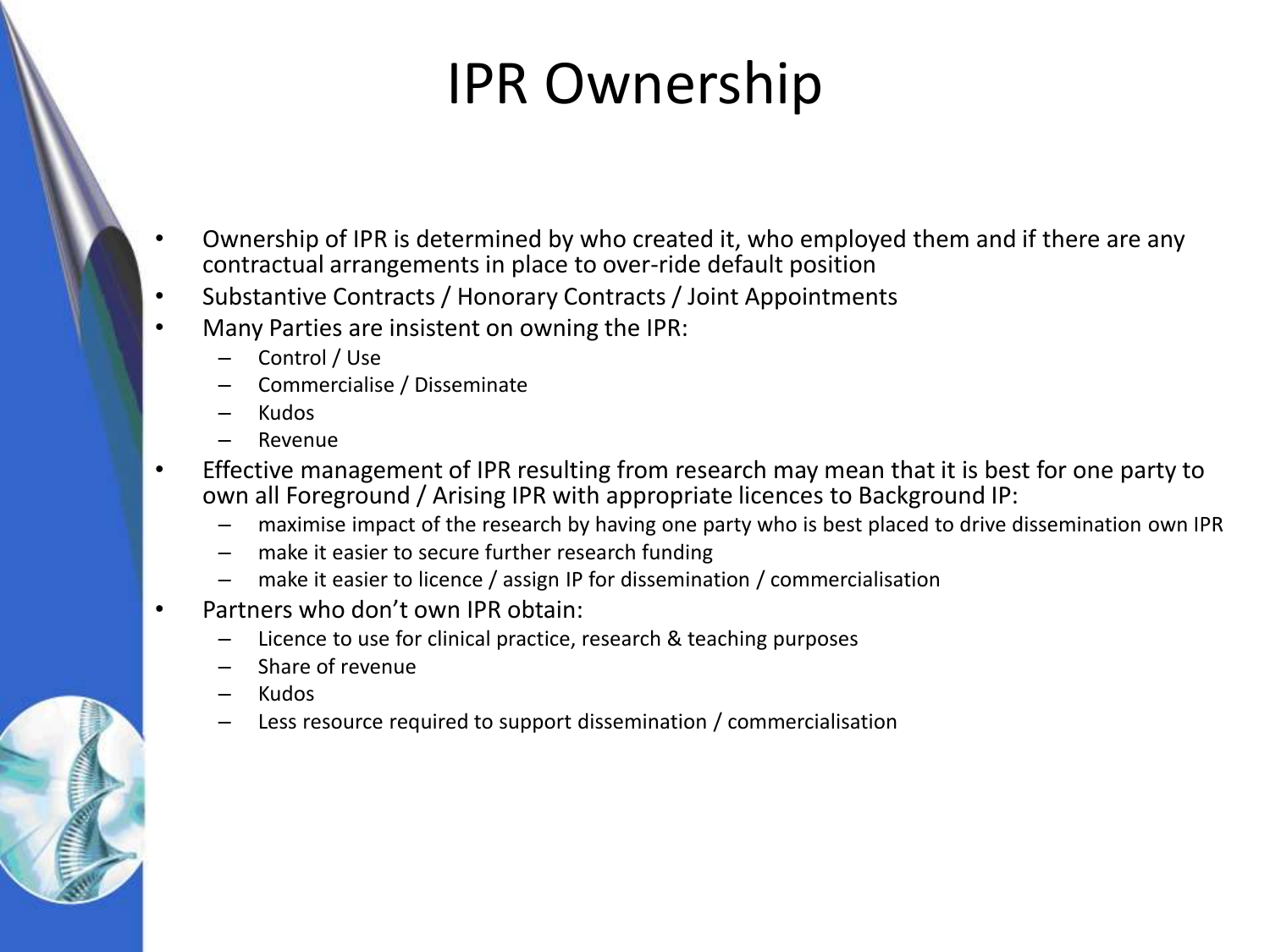### Revenue Sharing

- Agree share of revenues or "agree to agree"
- Based upon contribution to the creation and development of the IP
	- Contribution to the creation of IP
	- Development through research
	- Access to patients / clinical setting / NHS resources
	- Funding



Funders requirements for a share of revenue (based on their relative contribution in terms of funding)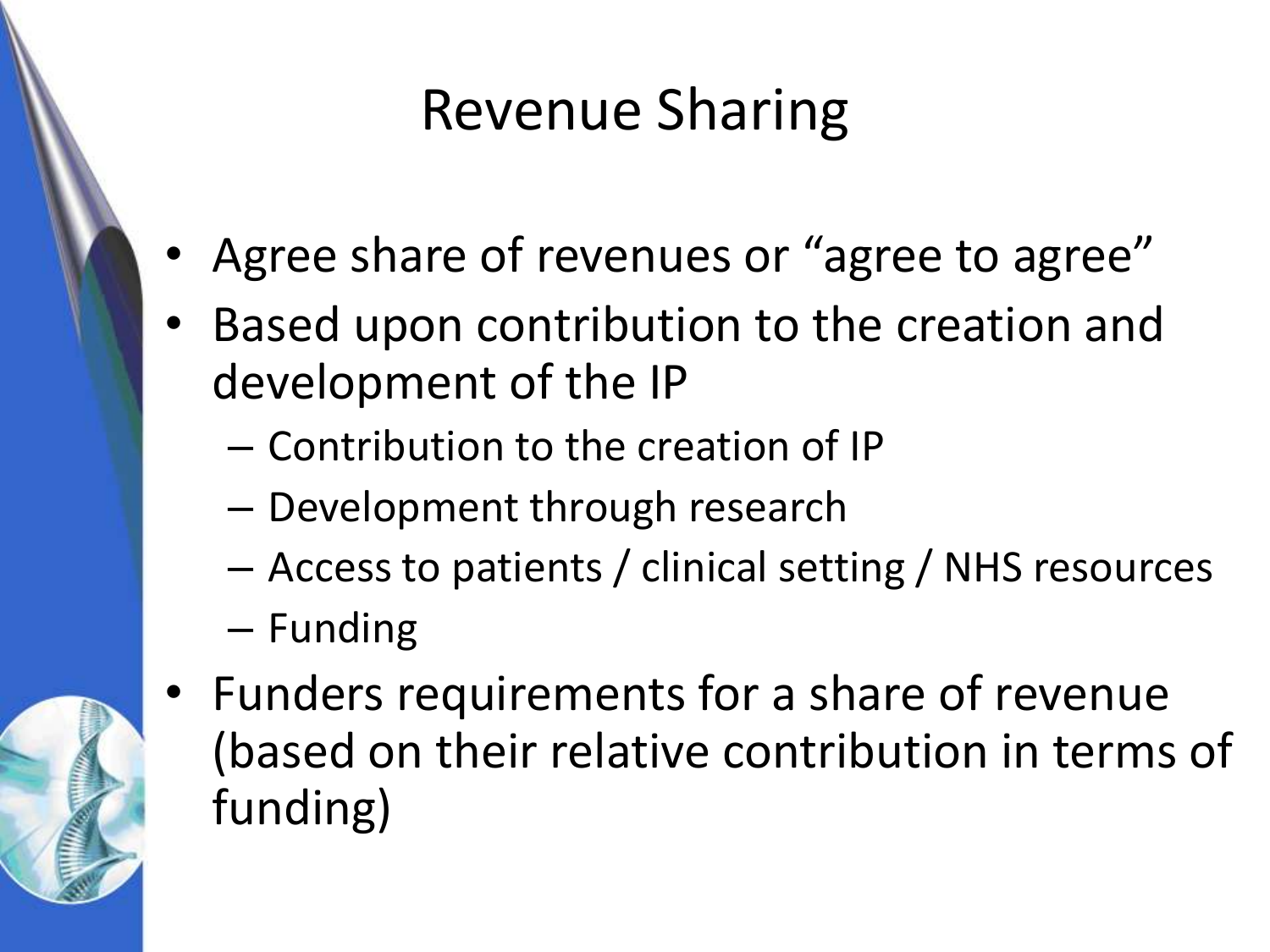



### Managing IP in Research Projects